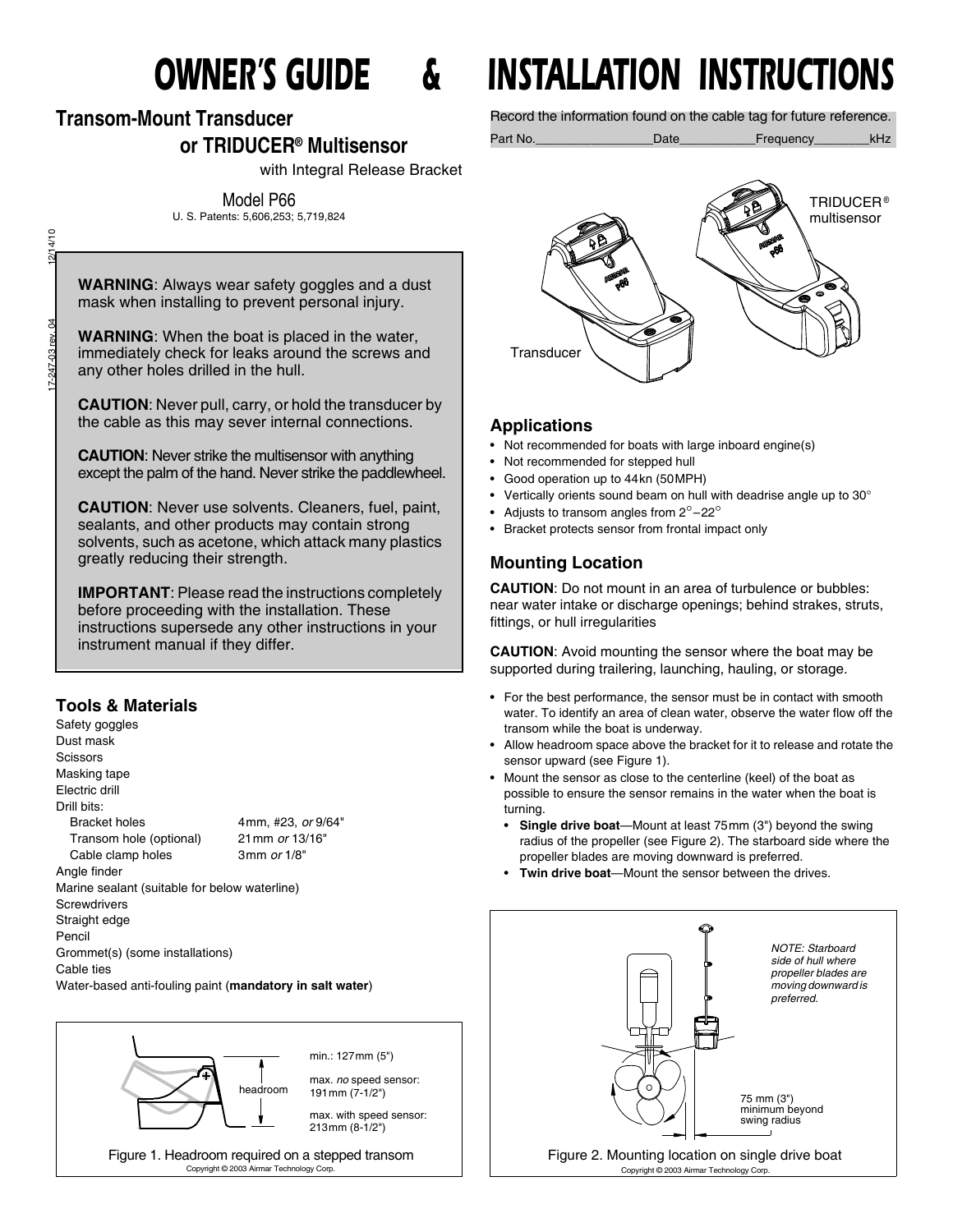



Copyright © 2003 Airmar Technology Corp.

#### **Pretest Speed & Temperature Functions**

Connect the multisensor to the instrument and spin the paddlewheel. Check for a speed reading and the approximate air temperature. If there is no reading(s) or it is inaccurate, check the connections and repeat the test. If there is still no reading(s) or it is inaccurate, return the product to your place of purchase.

#### **Installation**

**CAUTION**: Install the bracket before attaching the sensor.

#### *Hole Drilling*

**CAUTION**: To prevent drilling too deeply, wrap masking tape around the bit 22mm (7/8") from the point.

**Fiberglass hull**—Minimize surface cracking by running the drill in reverse until the gelcoat is penetrated.

- 1. Cut out the template (see Figure 3).
- 2. At the selected location on the starboard side of the hull, position the template, so the arrow at the bottom is aligned with the bottom edge of the transom (see Figure 4). *Being sure the template is parallel to the waterline, tape it in place*.
- 3. Using a 4mm, #23, or 9/64" bit, drill three holes 22mm (7/8") deep at the locations indicated.

#### *Compensating for the Transom Angle—Shim*

**CAUTION**: **For boats capable of speeds above 20kn (28MPH)**—The trailing edge of the sensor must be deeper in the water than the leading edge. This will ensure that the paddlewheel is in contact with the water at high speeds.

For the best performance, the transducer beam must be aimed straight at the bottom. Since the transom of most boats is angled, the bracket must compensate for it. Measure the transom angle of the boat with an angle finder.

- **Standard transom** (13° transom angle)—The bracket is designed for a standard 13° transom angle. The shim is NOT needed for this installation. Go to "Mounting the Bracket."
- **Stepped transom and jet boats** (3° transom angle) —Use the shim with the taper *down*.
- **Small aluminum and fiberglass boats** (20° transom angle)—Use the shim with the taper *up*.
- **If you are unsure about using the shim**—Experiment with the shim. Follow the instructions: "Mounting the Bracket", "Attaching the Senor to the Bracket", and "Checking the Angle and Projection."

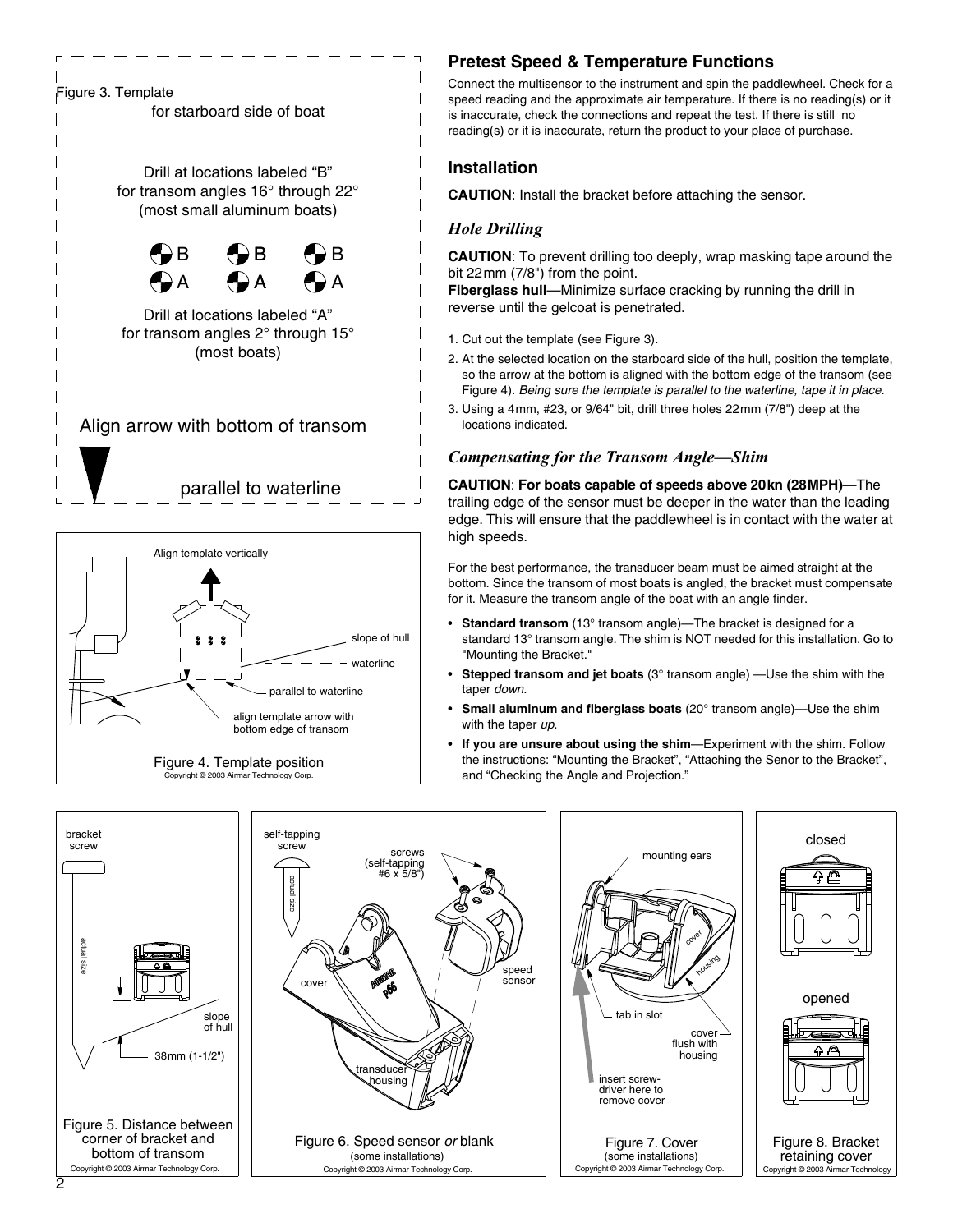#### *Mounting the Bracket*

- 1. Apply marine sealant to the threads of the three, #10 x 1-3/4", selftapping screws to prevent water seepage into the transom (see Figure 5). Screw the bracket (and shim if needed) to the hull. *Do not tighten the screws*.
- 2. Using the vertical adjustment space on the bracket slots, slide the bracket up or down until the distance between the bottom left corner and the bottom of the transom equals 38mm (1-1/2"). Tighten the screws.

#### *Stepped Transom Only*

If there is insufficient headroom under the step for the sensor to fully release, remove the cover before proceeding (see Figure 1, maximum headroom). This is necessary to access the bracket screws at a later time.

- 1. Remove the two screws that hold the speed sensor onto the transducer housing (see Figure 6).
- 2. The paddlewheel assembly is a loose slip fit. Carefully, slide the speed sensor upward while keeping the paddlewheel assembly inside (see Figure 13).
- 3. Insert a blade screwdriver between the cover and the transducer housing (see Figure 7). Pry each side apart, in turn.
- 4. Lift the cover up and off.

#### *Attaching the Sensor to the Bracket*

**CAUTION**: The retaining cover must be closed and latched to prevent the sensor from coming off the bracket when the boat is underway.

- 1. If the retaining cover is closed, open it by depressing the latch and rotating the cover downward (see Figure 8).
- 2. Insert the sensor's pivot posts into the slots in the top of the bracket (see Figure 9). Push down until the posts click into place.
- 3. Rotate the sensor downward until it snaps onto the bracket.
- 4. Close the retaining cover by rotating it upward until it latches.

#### *Checking the Sensor Angle & Projection*

**CAUTION**: Do not position the leading edge of the sensor lower than the trailing edge because aeration will occur.

**CAUTION**: Do not position the sensor deeper into the water than necessary to avoid increasing drag, spray, and water noise and reducing boat speed.

- 1. Using a straight edge, sight the underside of the sensor relative to the underside of the hull (see Figure 10). The stern of the sensor should be 1–3mm (1/16–1/8") below the bow of the sensor or parallel to the bottom of the hull.
- 2. Check that the bottom left corner of the sensor projections 3mm (1/8") below the bottom of the hull (see Figure 11).
- 3. If the sensor needs adjustment, release it upward (see "Releasing the Sensor" below). Adjust the bracket. Tighten the screws.

#### *Releasing the Sensor*

Do one of the following (see Figure 12):

- *Using the palm of your hand,* give a sharp upward blow to the underside of the transducer housing. Do not hit the speed sensor.
- Insert a blade screwdriver between the transducer housing and the bottom of the bracket (either side). Push up on the screwdriver while lifting up on the sensor.

#### *Attaching the Cover & Blank or Speed Sensor(some installations)*

- 1. Spread the sides of the cover horizontally (see Figure 7).
- 2. Slide the cover up and over the mounting ears.
- 3. Push the cover down until it sits flush on the transducer.
- 4. Squeeze the sides of the cover until the tabs snap into the slots.
- 5. Insert the side rails of the speed sensor or blank into the channels on the back of the transducer housing (see Figure 6). Slide it downward. Fasten the speed sensor *or* blank in place with the two, #6 x 5/8", selftapping screws.